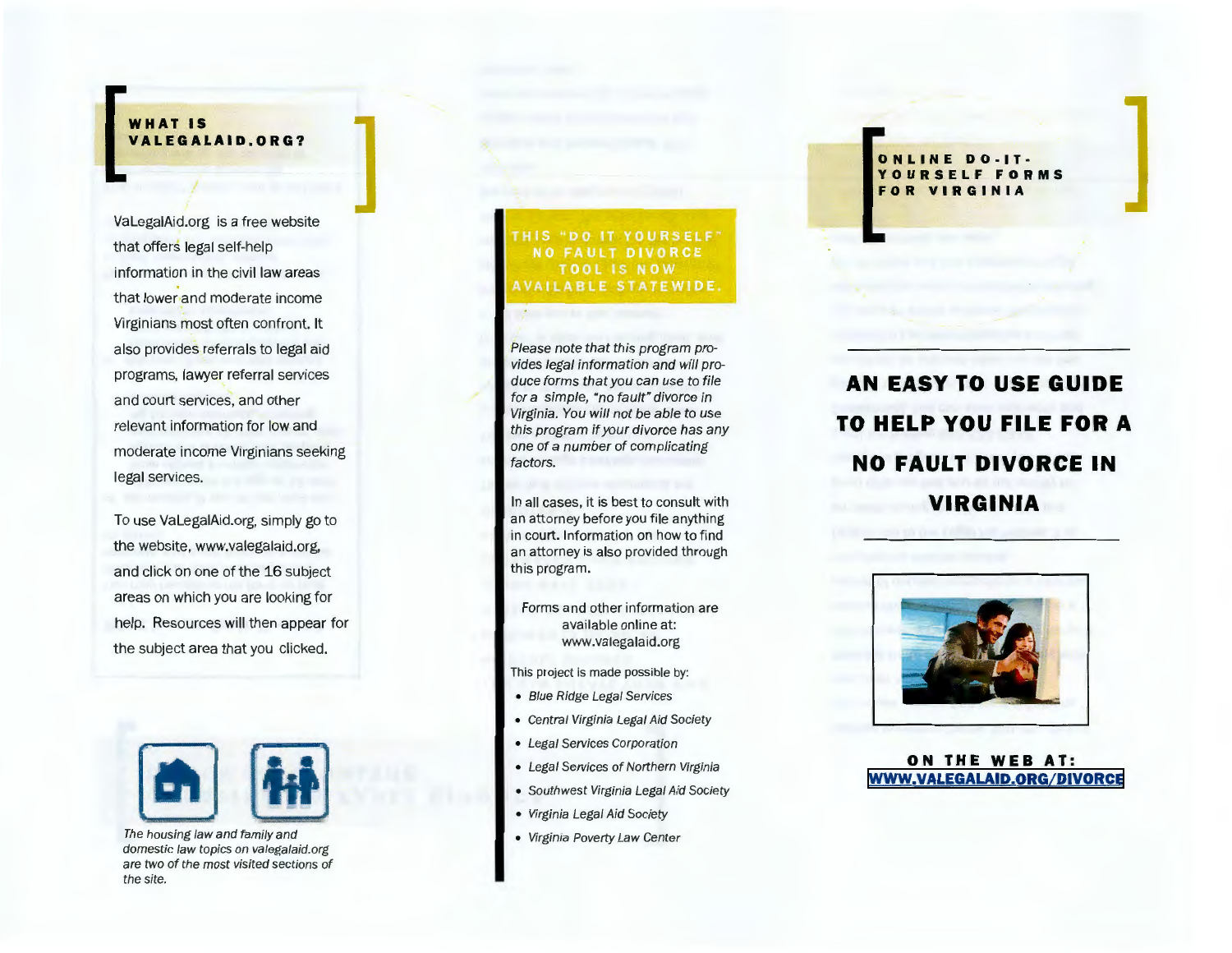## **NO FAULT DIVORCE CREATING ONLINE DOCUMENTS**

### **What is a no fault divorce?**

You may be able to file for a no fault divorce if you have lived physically separate and apart from your spouse for either:

- $\Rightarrow$  six months (if you do not have any children under the age of 18 and have signed a written separation agreement dividing your property and resolving all other issues relating to your marriage, including spousal support)
- $\Rightarrow$  one year (if you and your spouse have minor children, even if you have entered into a written separation agreement)

This separation must be continuous, without interruption, without cohabitation and with the intent that the separation be permanent.

In a "no fault" divorce, you do not have to prove that your spouse did something wrong, like adultery or desertion.

**YOU CAN CREATE YOUR OWN NO FAULT DIVORCE DOCUMENTS USING AN ONLINE GUIDED INTERVIEW-IF YOU HAVE BEEN SEPARATED LONG ENOUGH AND THERE AREN'T ANY DISPUTES.\*** 

The no fault divorce documents are created through LawHelp Interactive. You can access it by going to [www.VaLegaiAid.org/divorce](www.valegalaid.org/divorce). Once you go to that page, simply click the green box beside "Do It Yourself Divorce" or click the heading itself, and it will take you to the LawHelp Interactive No Fault Divorce interview site where you will begin the process of creating your materials for the no fault divorce packet. The process will be in the form of an easy-to-use guided interview.

Question and Answer Format. The program asks simple questions and uses your answers to create the legal forms you need.

Defines Important Terms. With the click of the mouse you can find legal definitions and other helpful information. Provides Detailed Instructions. Along with the documents generated for filing for your no fault divorce, the program provides a packet of detailed instructions to help you navigate the divorce process.

Directs you to the Legal Aid Hotline. If at any point during the interview, the program tells you that you do not qualify to use it, the program will direct you to the Legal Aid hotline: 866-534-5243. Confidential. You can save your work and go back to it later on. Just make sure that you create an account when you are first directed to LawHelp Interactive and that you have an e-mail address. The program will keep your work confidential by allowing you to create and use a password to get back to anything you save.

\*This program can be used only for the simplest divorces. If your divorce is complicated, the program will not let you proceed, but will instead direct you to your local Legal Aid office.